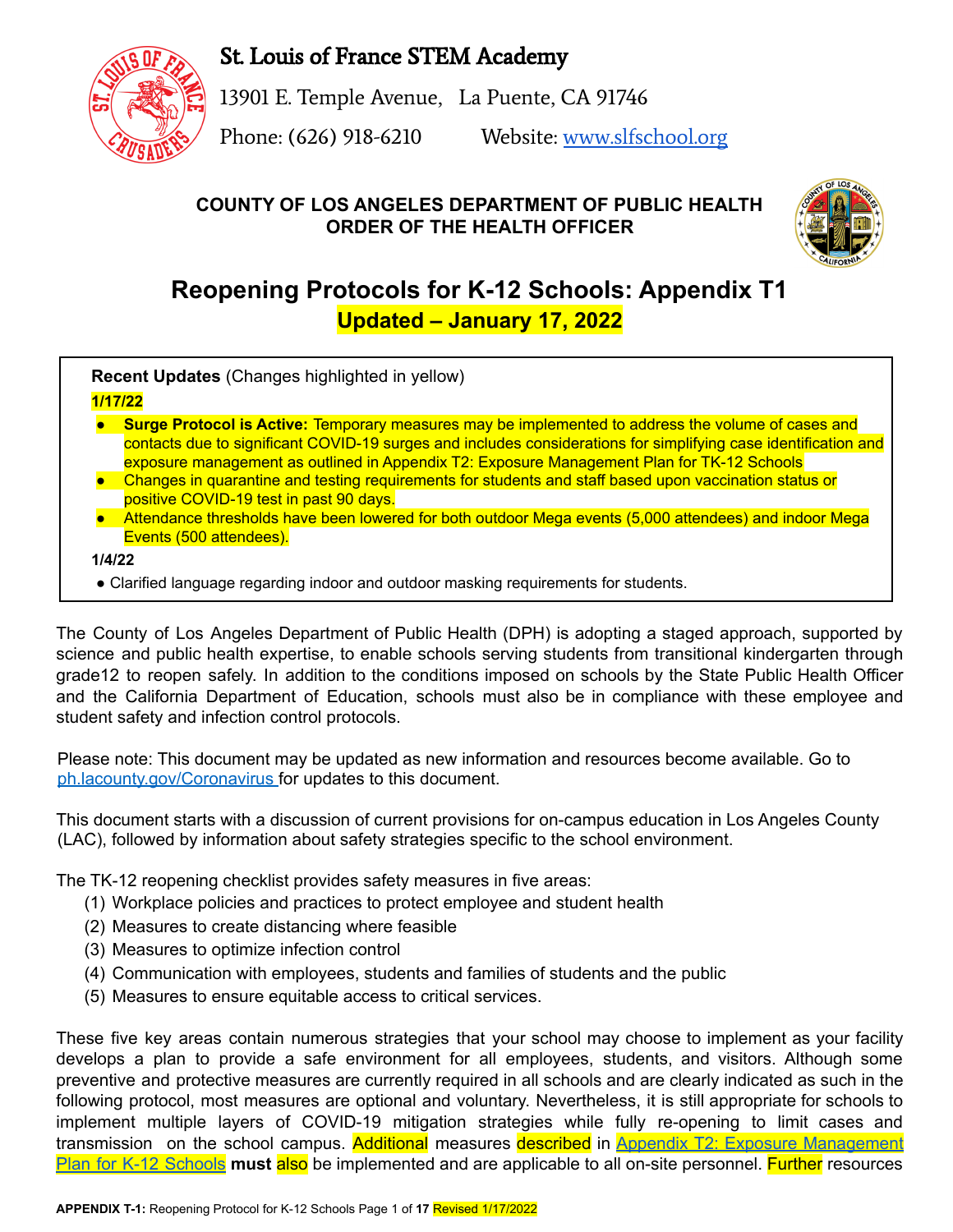for TK-12 Schools can be found in the TK-12 School COVID-19 Toolkit.

#### **General Reopening Guidance for All Schools**

**At this time, all schools are permitted to reopen for all students in any grades TK – 12.**

**Note for childcare programs located in schools**. Local Education Agencies (LEAs) and schools that offer day care services for children on school campuses should refer to DPH Guidance for ECE Providers.

#### **COVID-19 VACCINATION IS THE FIRST LINE OF DEFENSE**

Achieving a high vaccination rate on your school campus is the first and best way to lower risk of infection and transmission at your school, greatly decrease risk of severe illness, hospitalization and death in those who are fully vaccinated, and provide an additional layer of protection for those who cannot be fully vaccinated, are immunocompromised, or have underlying health conditions. For this reason, in addition to all requirements and recommendations written in this protocol, schools are urged to adopt strategies that normalize, promote and facilitate COVID-19 vaccination and booster doses for all eligible staff and students on your campus. Please see LACDPH Vaccine Clinic Toolkit for Schools, a step-by-step guide with best practices for hosting a school-based vaccine clinic. Also be aware that a Health Officer Order issued by the State of California on August 11, 2021 requires all school staff to either show proof of full vaccination or be tested at least once per week. The State also announced that students will be required to be vaccinated for in person learning starting the term following full FDA approval of the vaccine for their grade span (7-12 and K-6).

**TK to Grade 12 Reopening Checklist**

**Institution name:** St. Louis of France STEM Academy

**Address:** 13901 E. Temple Ave., La Puente, CA 91746

**Maximum Occupancy, per Fire Code:** 38 per classroom

**Approximate total square footage of space open to faculty and/or students:** 14,000 sq. feet

**Estimated total number of administrators, teachers, and other employees that will be returning to support resumption of in person services for students:** 10

| Estimated total number of students that will return per grade (if none, enter 0): |                            |      |      |      |      |         |
|-----------------------------------------------------------------------------------|----------------------------|------|------|------|------|---------|
|                                                                                   | тк: <b>12</b> к: <b>10</b> | 1:16 | 2:14 | 3:12 | 48   | 5:14    |
| 6:5                                                                               | 7:8                        | 86   | 90   | 10:0 | 11:0 | 12: $0$ |

**NOTE:** The terms "employees" and "staff" are used in these protocols to refer to individuals who work in a school facility in any capacity associated with teaching, coaching, student support, provision of therapies or personal assistance to individual students, facility cleaning or maintenance, administration, or any other activity required for the school to function. "Employees" or "staff" may include individuals who are: paid directly by the relevant school system, paid by entities acting as contractors to the school, paid by outside entities acting in collaboration with the school to serve students, paid by third parties to provide individual student services, or unpaid volunteers acting under school direction to carry out essential functions. The term "parents" is used in these protocols to refer to any persons serving as caregivers or guardians to students.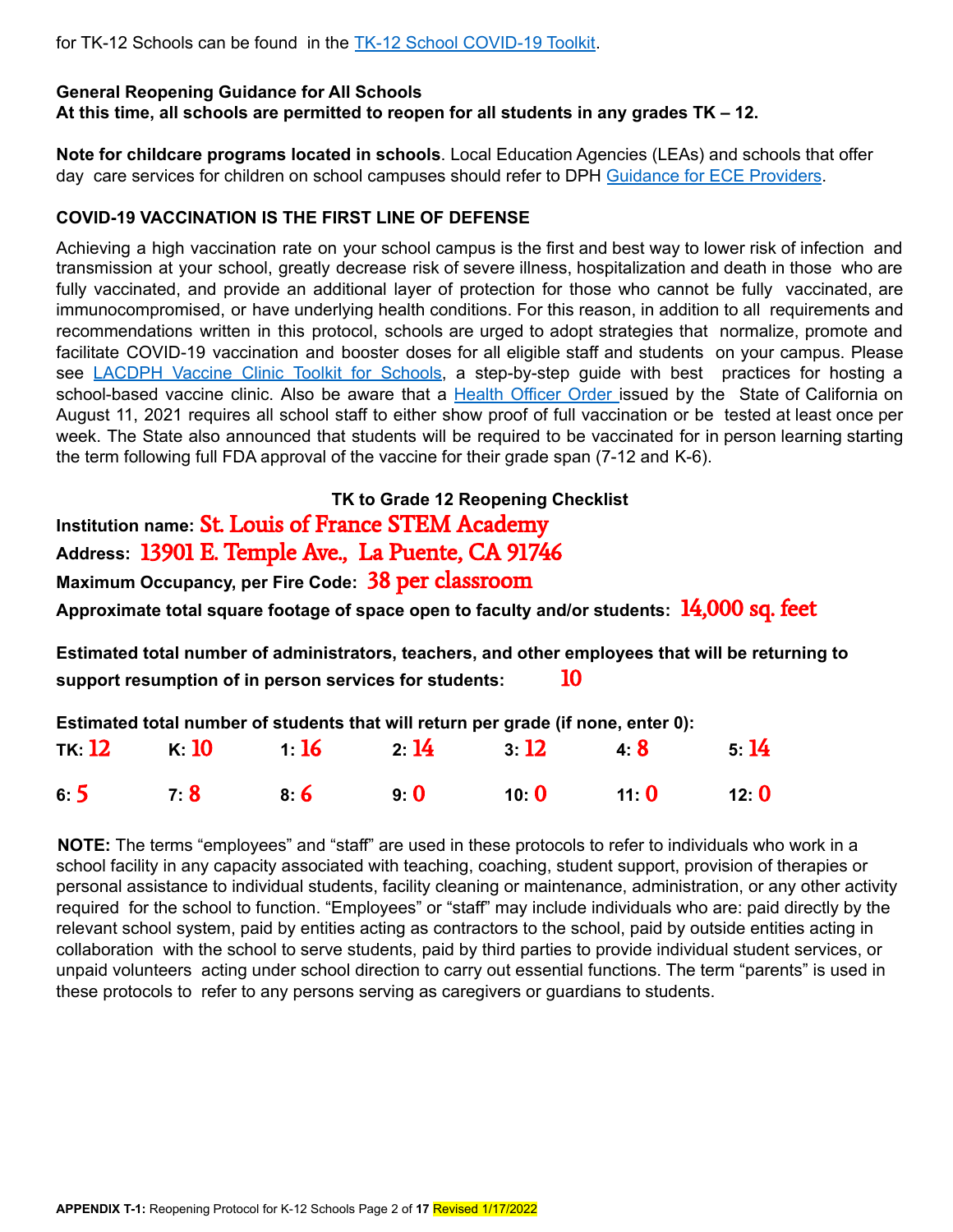## **A. WORKPLACE POLICIES AND PRACTICES TO PROTECT STAFF ("EMPLOYEES") AND STUDENTS (CHECK ALL THAT APPLY)**

The school must have a COVID-19 Containment, Response and Control Plan that describes the school's comprehensive approach to preventing and containing the spread of COVID-19 on campus. The Plan includes, but is not limited to the following elements:



✅ A designated COVID-19 Compliance Team that is responsible for establishing and enforcing all COVID-19 safety protocols and ensuring that staff and students receive education about COVID-19. One member of this team is designated as a liaison to DPH in the event of an outbreak on campus.

✅ A plan or protocol, for steps that will be taken immediately upon notification of school officials that any member of the school community (faculty, staff, student, or visitor) tests positive for COVID-19.

The plan addresses:

- Immediate separation of the case from the school community to self-isolation at home if notification occurs while the case is on-site. The plan must allow for temporary, on-site isolation of the case if arrangements are needed for the person's return to their home.
- Fact sheets or other informational materials that are to be given to the case (or appropriate family member/s if the case is a child) covering regulations governing self-isolation and links to sites with further information.

✅ A plan or protocol to initiate a School Exposure Management Plan consistent with DPH guidance that outlines procedures for:

- Isolation of case(s);
- Identification of persons exposed to cases at school;
- Quarantine of exposed staff and students per guidelines described in Appendix T2: [Exposure](http://publichealth.lacounty.gov/media/Coronavirus/docs/protocols/ExposureManagementPlan_K12Schools.pdf) [Management](http://publichealth.lacounty.gov/media/Coronavirus/docs/protocols/ExposureManagementPlan_K12Schools.pdf) Plan for K-12 Schools;
- Assurance of access to testing for **all exposed students within the school who are not fully** vaccinated, and all exposed staff who are not fully vaccinated, or fully vaccinated and overdue for their booster dose.
- Notification to DPH of all confirmed cases of COVID-19 disease among employees and children who had been at school at any point within 14 days prior to the illness onset date. The illness onset date is the COVID-19 test date or Symptom Onset Date of the infected person, whichever is earlier. Reporting of cases should be done within 1 business day of the school's notification of the case. This can be completed online using the secure web application: http://www.redcap.link/lacdph. educationsector.covidreport or by downloading and completing the COVID-19 Case and Contact Line List for the Education Sector and sending it to [ACDC-Education@ph.lacounty.gov](mailto:ACDC-Education@ph.lacounty.gov). **Note:** The current activation of surge protocol procedures in schools now allows some flexibility in the mechanism of case reporting. See Appendix T2: Exposure [Management](http://publichealth.lacounty.gov/media/Coronavirus/docs/protocols/ExposureManagementPlan_K12Schools.pdf) Plan for K-12 Schools for details.
- To address the volume of cases due to significant COVID-19 surges, temporary measures outlined in Appendix T2: Exposure [Management](http://publichealth.lacounty.gov/media/Coronavirus/docs/protocols/ExposureManagementPlan_K12Schools.pdf) Plan for K-12 Schools may be implemented to manage cases and exposures at school. These are optional measures: schools may continue routine protocols for exposure management during the surge period if there is capacity to do so.
- ✅ A plan to immediately report a cluster of cases (3 or more cases within 14 days) to the Department of Public Health. This can be done using the same reporting options described above: (1) submitting the report online at http://www.redcap.link/lacdph.educationsector.covidreport or (2) completing the COVID-19 Case and Contact Line List for the Education Sector and emailing it to ACDC-Education@ph.lacounty.gov. The Department of Public Health will work with the school to determine whether the cluster is an outbreak that will require a public health outbreak response.

✅ Contingency plans for full or partial closure of in-person school operations if that should become necessary based on an outbreak in the school or community.

A plan or protocol for incorporating COVID-19 testing into regular school operations.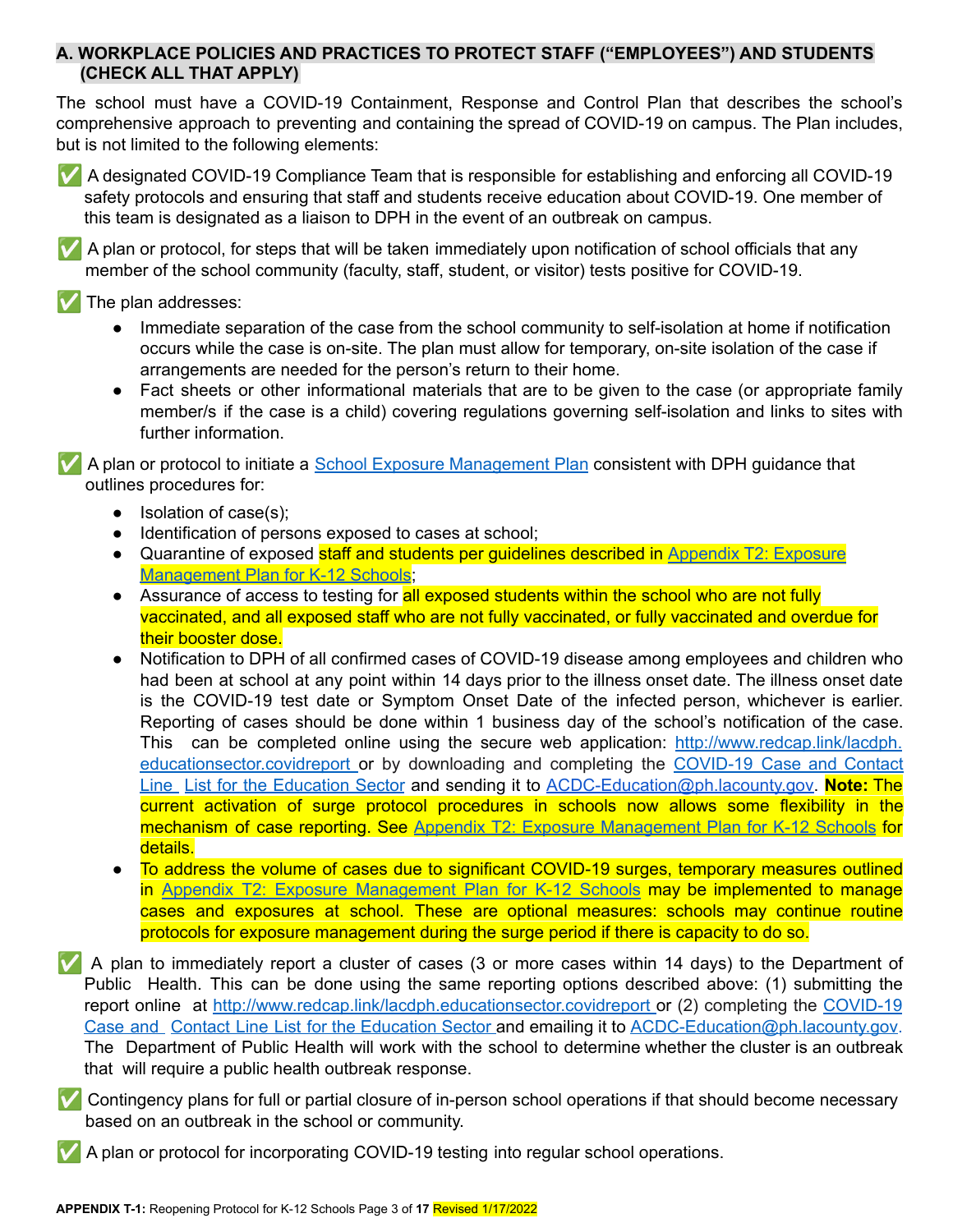- At a minimum the plan should describe the strategy for ensuring access to testing for students or employees who are symptomatic or have known or suspected exposure to an individual infected with SARS-CoV-2. Note that current Cal/OSHA COVID-19 Prevention Emergency Temporary Standards (Cal/OSHA ETS) requires employers to offer testing at no cost to employees during paid time for:
	- Symptomatic unvaccinated employees, regardless of whether there is a known exposure.
	- Unvaccinated employees after an exposure.
	- Vaccinated employees after an exposure if they develop symptoms.
	- Unvaccinated employees in an outbreak (3 or more employee cases).
	- All employees in a major outbreak (20 or more employee cases).
- Schools are required to have sufficient testing capacity two weeks after re-opening from winter break or by January 25, 2022, whichever is later, to test exposed students and staff who are unvaccinated or not fully vaccinated at least once weekly, during the 10 days after their last exposure date. **Please notify DPH immediately if you do not have testing capacity to meet this requirement.** If resources allow, schools should extend testing to include exposed students and staff who are fully vaccinated.
- In addition, the school may consider a strategy for periodic testing for asymptomatic individuals with no known exposure. The California Department of Public Health (CDPH) is not requiring any particular frequency or procedure for asymptomatic testing at this time. However, the state has put into place support for specific testing cadences through supplemental testing supplies, shipment, laboratory capacity, enrollment and reporting technology, training, and assistance with insurance reimbursement. Schools are advised to access information and resources regarding school-centered testing at the state's Safe Schools for All hub. In times of high rates of community transmission, LA County recommends that periodic testing include fully vaccinated individuals where resources allow. **Note:** At this time given the volume of cases and contacts in the current pandemic surge, along with challenges in meeting the demand for testing, response testing for symptomatic and exposed individuals should be the priority. In the event of wide-scale or repeated exposures within a school, weekly testing of all unvaccinated or not fully vaccinated students may be considered until such time that exposure events become less frequent. See Appendix T2: [Exposure](http://publichealth.lacounty.gov/media/Coronavirus/docs/protocols/ExposureManagementPlan_K12Schools.pdf) [Management](http://publichealth.lacounty.gov/media/Coronavirus/docs/protocols/ExposureManagementPlan_K12Schools.pdf) Plan for K-12 Schools for additional details.
- The plan must provide that all testing results will be reported to the Department of Public Health.
- Please note: Screening testing is not recommended for persons who have recovered from laboratory confirmed COVID-19 within the past 90 days and are asymptomatic.
- ✅ Consider assigning vulnerable employees (employees not yet fully vaccinated who are above age 65 and/or with chronic health conditions that would place them at high risk if infected)work that can be done fromhome when feasible. Employees in this category should discuss any concerns with their healthcare provider or occupational health services to make appropriate decisions on returning to the workplace.

■ Consider reconfiguration of work processes to the extent consistent with academic requirements and student needs to increase opportunities for employees to work from home.

✅All employees have been told not to come to work if sick or if they have been exposed to a person who has COVID-19. School officials have provided information to employees regarding employer or government sponsored leave benefits.

✅Employees with an exposure or suspected exposure to a person who has COVID-19 must follow quarantine guidance as detailed in Appendix T2: Exposure [Management](http://publichealth.lacounty.gov/media/Coronavirus/docs/protocols/ExposureManagementPlan_K12Schools.pdf) Plan for K-12 Schools

✅Use of school facilities for non-school purposes (community meeting or events, on-site clinic visits by people who are neither students nor staff, etc.) is permitted. Use of indoor school facilities provides more risk of contamination of indoor air and surfaces and care should be taken to avoid unnecessary exposure for regular school employees and students. Routine cleaning after use of indoor facilities by non-school groups is recommended. Use of outdoor athletic fields by non-school youth sports teams, leagues, or clubs is permitted as long as care is taken to avoid unnecessary exposures for regular school employees and students.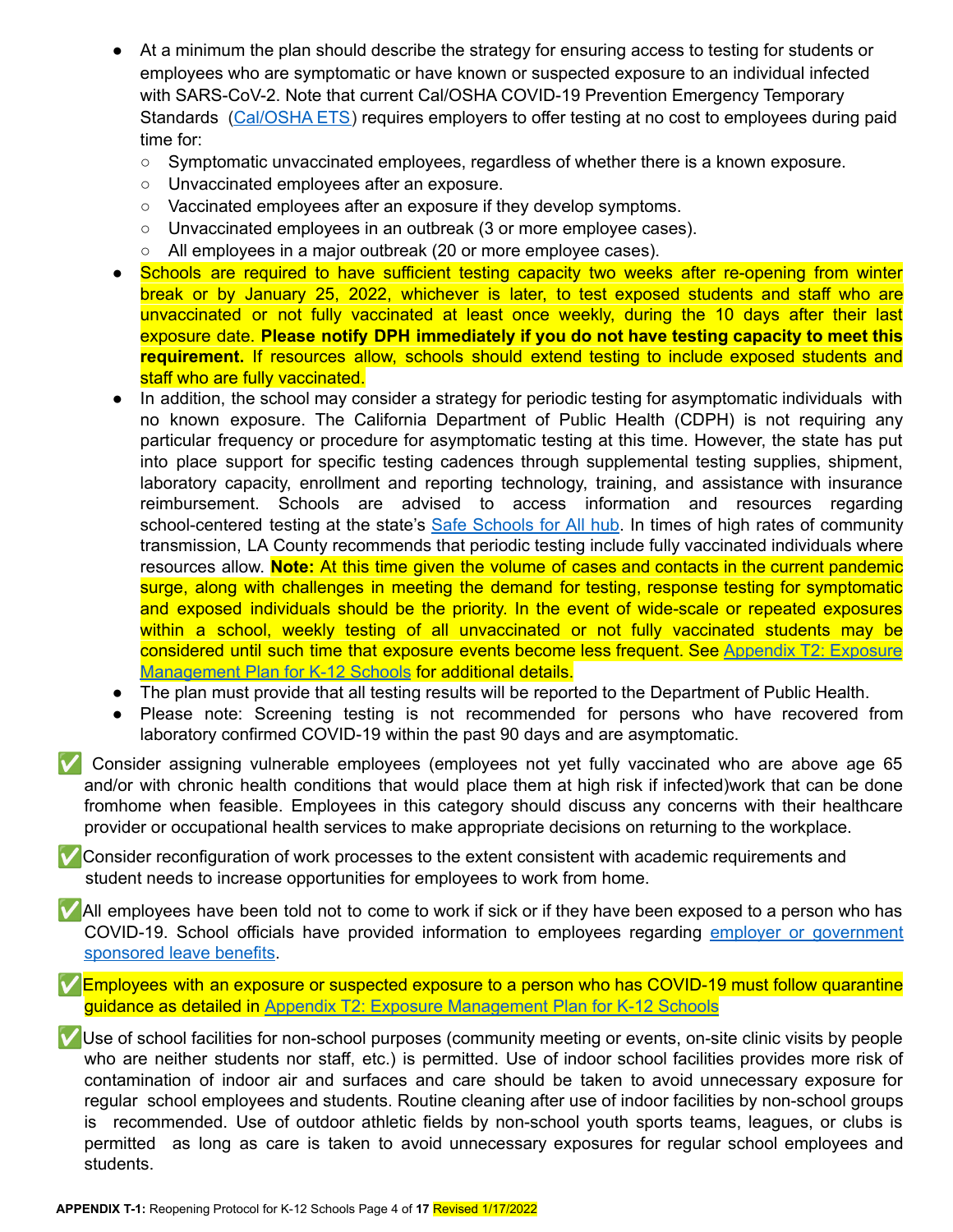✅Employee screenings are recommended to be conducted before employees may enter the workspace. Entry screening should include a check-in concerning cough, shortness of breath, difficulty breathing and fever or chills and if the employee is currently under isolation or quarantine orders. Temperature checks are recommended if feasible.

- These screenings can be done in-person upon arrival at the site or remotely before arrival using a digital app or other verifiable approach.
- Note that current Cal/OSHA ETS requires employers to exclude employees from the workplace who have COVID-19 symptoms and/or are not fully vaccinated and have had a close contact. Cal/OSHA does not prescribe any particular method of employee screening but implementing some method as recommended will assist in compliance with the current ETS.

✅ Masking is required for anyone entering school buildings or transports (school buses as well as school buildings) who has contact with others (students, parents, or other employees).

- Employees who have contact with others are offered, at no cost, an appropriate face mask that covers the nose and mouth. The mask must be worn by the employee at all times during the workday and is in contact or likely to come into contact with others. Employees who have been instructed by their medical provider that they should not wear a face mask must wear a face shield with a drape on the bottom edge, as long as their condition permits it. A drape that is form fitting under the chin is preferred. Masks with one-way valves must not be used.
- Employees who are exempt from wearing a mask **must** undergo COVID-19 testing at least twice per week, unless the employee provides proof of full vaccination status against COVID-19 and proof of receipt of booster dose once they become eligible. In times of high rates of community transmission, LA County recommends that this periodic testing also include fully vaccinated individuals with or without booster doses where resources allow.
- **Requirement to provide upgraded masks to all school employees:** At this time, all school employees, as defined above, must wear surgical-grade masks (also referred to as medical procedure masks) or higher-level PPE (e.g., KN95 or N95 respirator masks). For those wearing surgical masks, double masking, with a cloth face covering worn over the surgical mask, is recommended for enhanced protection. Cloth face coverings alone are no longer acceptable, as they do not provide the same level of source control or personal protection as a proper surgical mask or higher-level PPE. Schools should implement this directive as soon as possible but must be in compliance no later than two weeks after the post-holiday reopening date of the school or district or January 17, 2022, whichever is later.
- Employers are required to provide, upon request, respirators to any unvaccinated employee along with instructions on how to ensure the mask fits appropriately.
- All staff **must** wear a face mask at all times when indoors, except: when working alone in private offices with closed doors; when they are the **only** individual present in a larger open workspace for multiple employees; or when eating or drinking.
- All staff are also required to wear masks outdoors on school campuses, except when eating or drinking, when in crowded outdoor settings where distancing cannot be easily and reliably maintained.
- It is strongly recommended but not required that students wear upgraded masks which at a minimum are well-fitting, non-cloth mask of multiple layers of non-woven material with a nose wire. Nothing in this protocol requires that the school provide upgraded masks to its general student population and parental preference should be respected as to the level of PPE the student wears. **However, universal masking with some appropriate type of face covering is still currently required for both indoor and outdoor settings on the school campus**. Exceptions would include when actively eating or drinking and in outdoor settings where physical distancing can be reliably maintained.
- For the most updated LACDPH guidance and information on masking, refer to our COVID-19 Masks page.
- Alternative protective strategies may be adopted to accommodate students who are on Individualized Education or 504 Plans and who have medical reasons why they cannot use or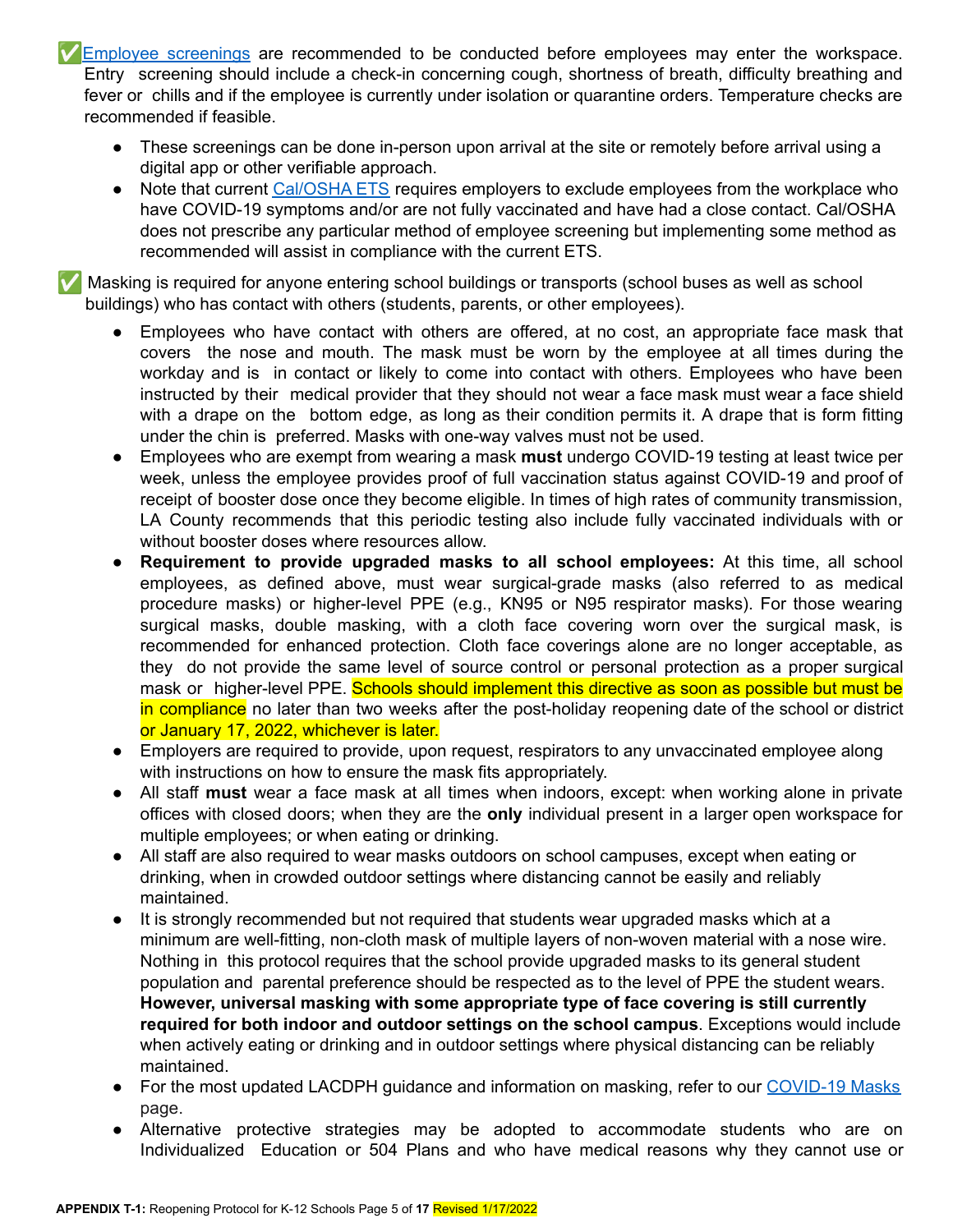tolerate a face mask. Students who present appropriate documentation demonstrating a disability or condition that does not allow them to safely wear a mask should wear a face shield with drape at the bottom if their condition allows it. Students with documented conditions that do not accommodate the face shield and drape may request a reasonable accommodation from the school or district. Assessing for exemption due to a medical condition, mental health condition, disability or hearing impairment that prevents wearing a mask, is a medical determination and therefore must be made by a physician, nurse practitioner, or other licensed medical professional practicing under the license of a physician.

- Self-attestation and parental attestation for mask exemptions due to the aforementioned conditions do not constitute medical determinations. Appropriately documented medical exemptions are the only acceptable reason a student may be excused from the requirement to wear a mask indoors at school. Personal belief or religious exemptions do not apply to masking requirements.
- It is strongly recommended that any student who is exempt from wearing a mask indoors be tested for COVID-19 at least twice a week, unless they provide proof of full vaccination status (and booster status if eligible) against COVID-19. In times of high rates of community transmission, LA County recommends that this periodic testing also include fully vaccinated and boosted individuals where resources allow.
- Public schools should be aware of the requirements in AB 130 to offer independent study programs for the 2021-22 school year.

■ It is recommended that employees be instructed to wash or replace their face masks daily and parents be instructed to ensure that children have clean face masks.

✅ To ensure that masks are worn consistently and correctly, staff are discouraged from eating or drinking except during their breaks when they are able to safely remove their masks and increase their physical distance from others. Eating or drinking outdoors is best but eating or drinking at a cubicle or workstation indoors is preferred to eating in a breakroom if eating in a cubicle or workstation permits greater distance from and barriers between staff.

✅ Consider increasing space between employees in any room or area used by staff for meals and/or breaks, especially when space will be shared by employees who are not fully vaccinated or whose vaccination status is unknown.

✅ All employees, on-site contractors, vendors, and delivery personnel have been provided instructions regarding required use of face masks when around others indoors.

✅Break rooms, restrooms, classrooms, and other common areas used or visited by staff are cleaned at the frequency listed below. Routine cleaning is recommended at a frequency no less than once per day during periods of operation but may be done more frequently.

- $\bullet$  Break rooms **After each use**
- $\bullet$  Restrooms Every hour
- $\bullet$  Classrooms Four times throughout the day
- $\bullet$  Laboratories N/A
- Nurse's office  $N/A$
- Counseling and other student support areas  $N/A$
- Front office Three times throughout the day
- Other offices Three times throughout the day
- Other (auditorium, gymnasium, library if in use) Before and after each use

✅ High touch areas in staff break rooms are recommended to be cleaned at least once per day.

It is recommended that hand sanitizer effective against COVID-19 be made available to all employees in or near the following locations (check all that apply):

- **•** Building entrance/s, exit/s  $-\mathbf{X}$
- Central office  $-\mathbf{X}$
- $\bullet$  Stairway entrances N/A
- **•** Elevator entry (if applicable)  $N/A$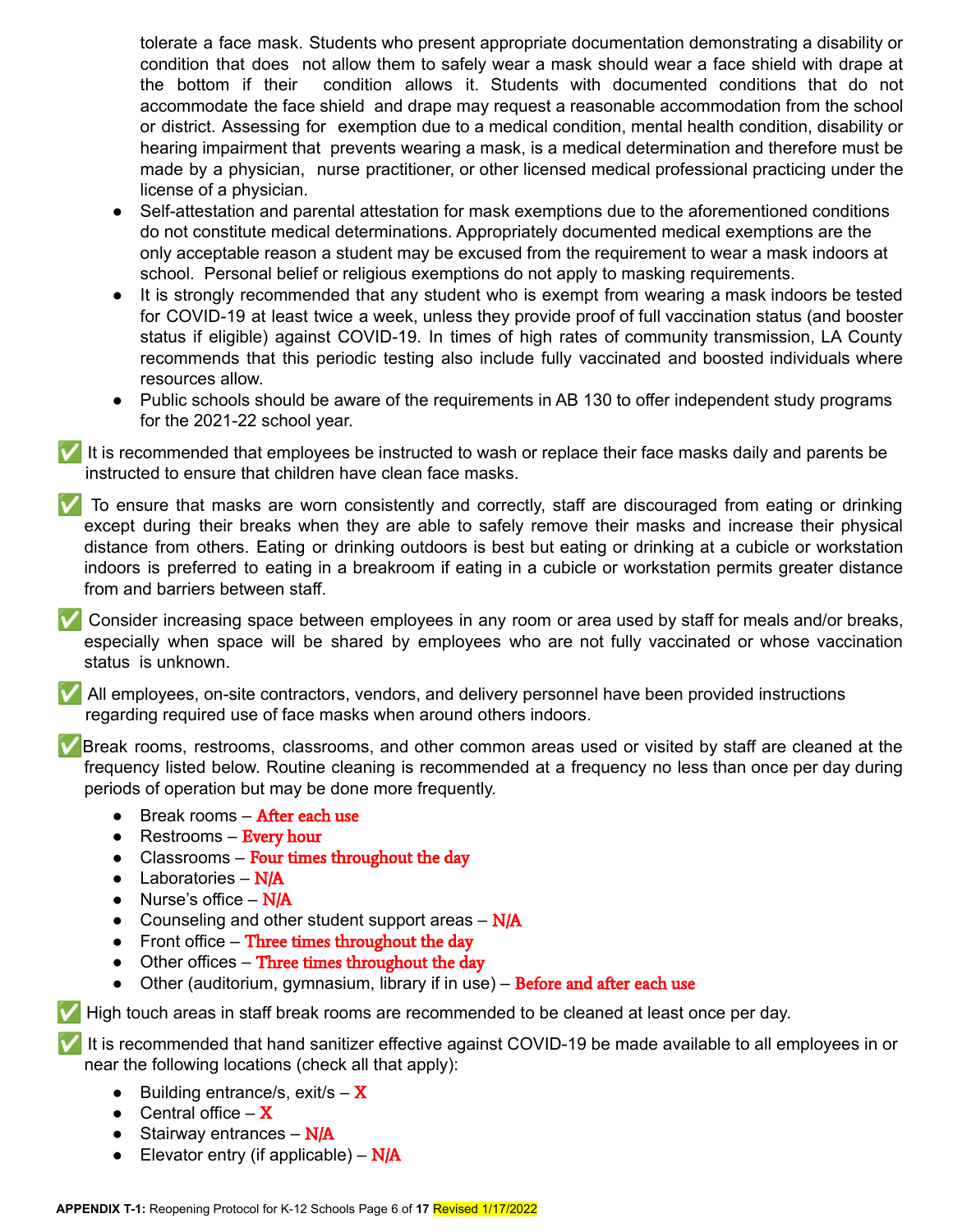- Classrooms  $X$
- Faculty breakroom  $-\mathbf{X}$
- Faculty offices  $X$

✅ It is recommended that employees be offered frequent opportunities to wash hands with soap and water.

\_\_\_\_\_\_\_\_\_\_\_\_\_\_\_\_\_\_\_\_\_\_\_\_\_\_\_\_\_\_\_\_\_\_\_\_\_\_\_\_\_\_\_\_\_\_\_\_\_\_\_\_\_\_\_\_\_\_\_\_\_\_\_\_\_\_\_\_\_\_\_\_\_\_\_\_\_\_\_\_\_\_\_\_\_

✅ Copies of this Protocol have been distributed to all employees.

❑ Optional—Describe other measures: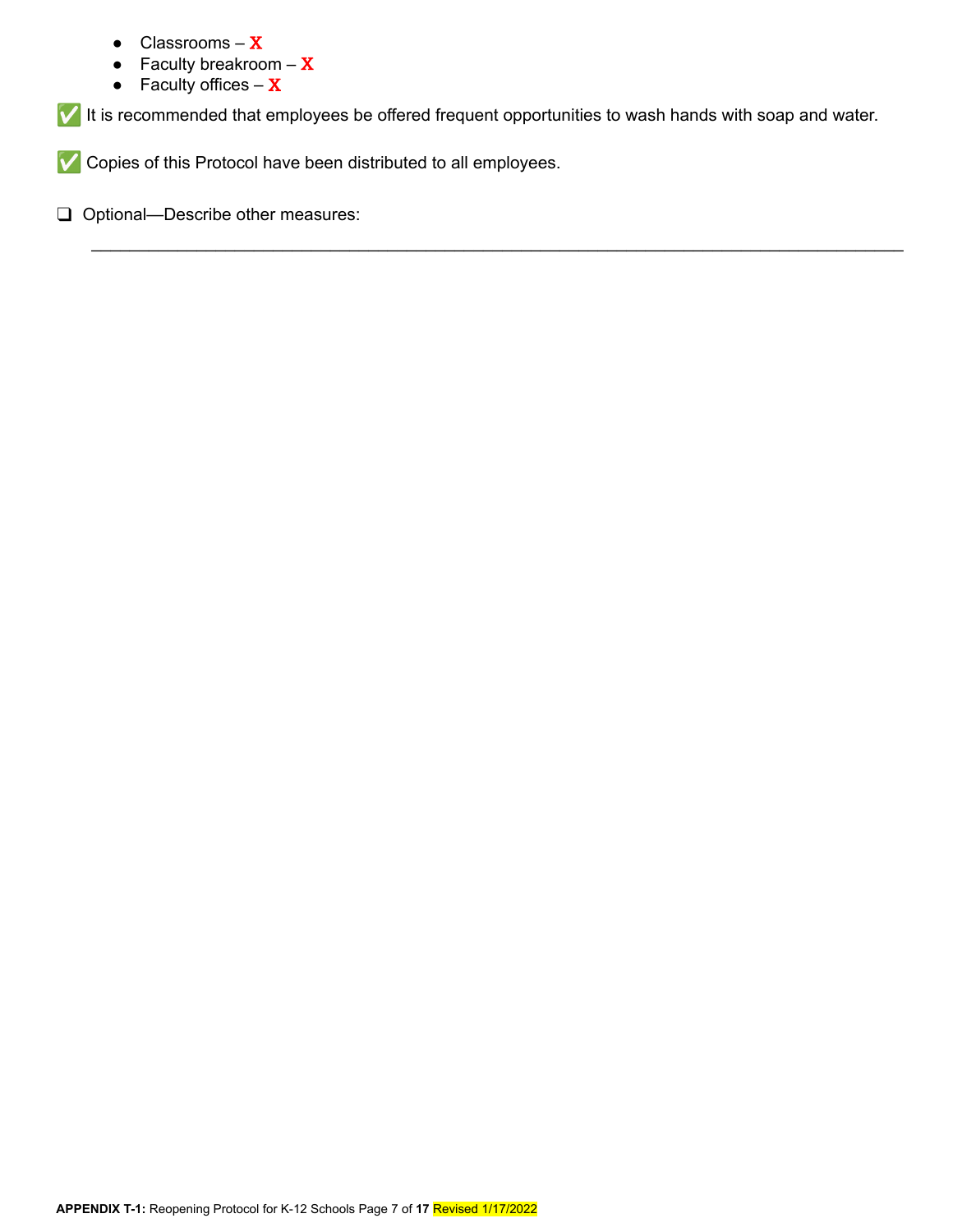## **B. MEASURES TO ALLOW FOR RECOMMENDED PHYSICAL DISTANCING AND REDUCE CROWDING STAFF, STUDENTS AND VISITORS (CHECK ALL THAT APPLY)**

**NOTE**: LACDPH recommends that measures be implemented to create physical distancing when doing so will not interfere with the full-time attendance of all enrolled students. This is especially important during times that groups of students are outside the classroom (e.g., hallway transitions) and/or anytime masks must be removed in a group setting (e.g., lunch time, recess) where increased physical distance is preferred. For situations when physical distancing may not be feasible (e.g., very full classrooms), the importance of 100% mask adherence is critical.



❑ Face masks are required at all times on school buses and vans.

❑ Consider maintaining measures to promote physical distancing of students on school busses since many students remain unvaccinated. These measures may include (check all that apply):

- Seating one child per bus seat  $N/A$
- $\bullet$  Use of alternating rows N/A
- Open windows as air quality and rider safety concerns allow  $N/A$

✅ Additional measures that may be considered to promote physical distancing and reduce rider density on school buses (Check all that apply):

- Staggered school start times to permit more than one trip per bus at school start and close  $N/A$
- Implementation of measures that make it easier to drive students to school, such as availability of early opening with staff presence, expanded short-term parking at schools, and presence of staff at drop-off areas to assure safe movement of students from drop-off to school entry  $-\mathbf{X}$
- Implementation of measures that facilitate safe and age-appropriate student travel to school including Safe Routes to School walking groups, use of school crossing guards, bicycle safety and bike route programming  $- N/A$ 
	- Parents have been engaged in working with school personnel to assure that alternative transportation options are appropriately supervised and have incorporated strategies for physical distancing and use of face masks.
	- Building infrastructure is adapted to maximize support for bicycle commuting and capacity for bike storage is increased if possible.
- Other: \_\_\_\_\_\_\_\_\_\_\_\_\_\_\_\_\_\_\_\_\_\_\_\_\_\_\_\_\_\_\_\_\_\_\_\_\_\_\_\_\_\_\_\_\_\_\_\_\_\_\_\_\_\_\_\_\_\_\_\_\_\_\_\_\_\_\_\_\_\_\_

Consider implementing measures to reduce crowding as students, parents or visitors enter and move through the school building. These may include (check all that apply):

- Schedules are adjusted to avoid crowding in common spaces and when possible, allow single classrooms or small groups to move through common spaces (such as hallways and bathrooms) at a given time  $-\mathbf{X}$
- School employees are deployed in hallways to promote physical distancing and reduce loitering and crowding as students enter and proceed to classrooms  $-\mathbf{X}$
- Elevator capacity, if applicable, is limited to reduce crowding. All riders are required to wear face masks – N/A
- The following measures may be implemented to avoid crowding on stairways:
	- $\circ$  Designation of up and down stairways N/A
	- $\circ$  Staggering of breaks between classes X
	- $\circ$  Monitoring of stairways by school staff N/A
- Other: \_\_\_\_\_\_\_\_\_\_\_\_\_\_\_\_\_\_\_\_\_\_\_\_\_\_\_\_\_\_\_\_\_\_\_\_\_\_\_\_\_\_\_\_\_\_\_\_\_\_\_\_\_\_\_\_\_\_\_\_\_\_\_\_\_\_\_

✅ Consider adopting a school-wide approach to creating and maintaining stable groups, in which supervising adults and children stay together for as many activities as possible (e.g., meals, recreation, etc.), and avoid inter-mingling with people outside of their group in the setting, throughout the school day. Stable groups are considered a best practice at all grade levels and therefore recommended but not required.

• Students with IEP or 504 plans who require specialized services may be pulled out of their general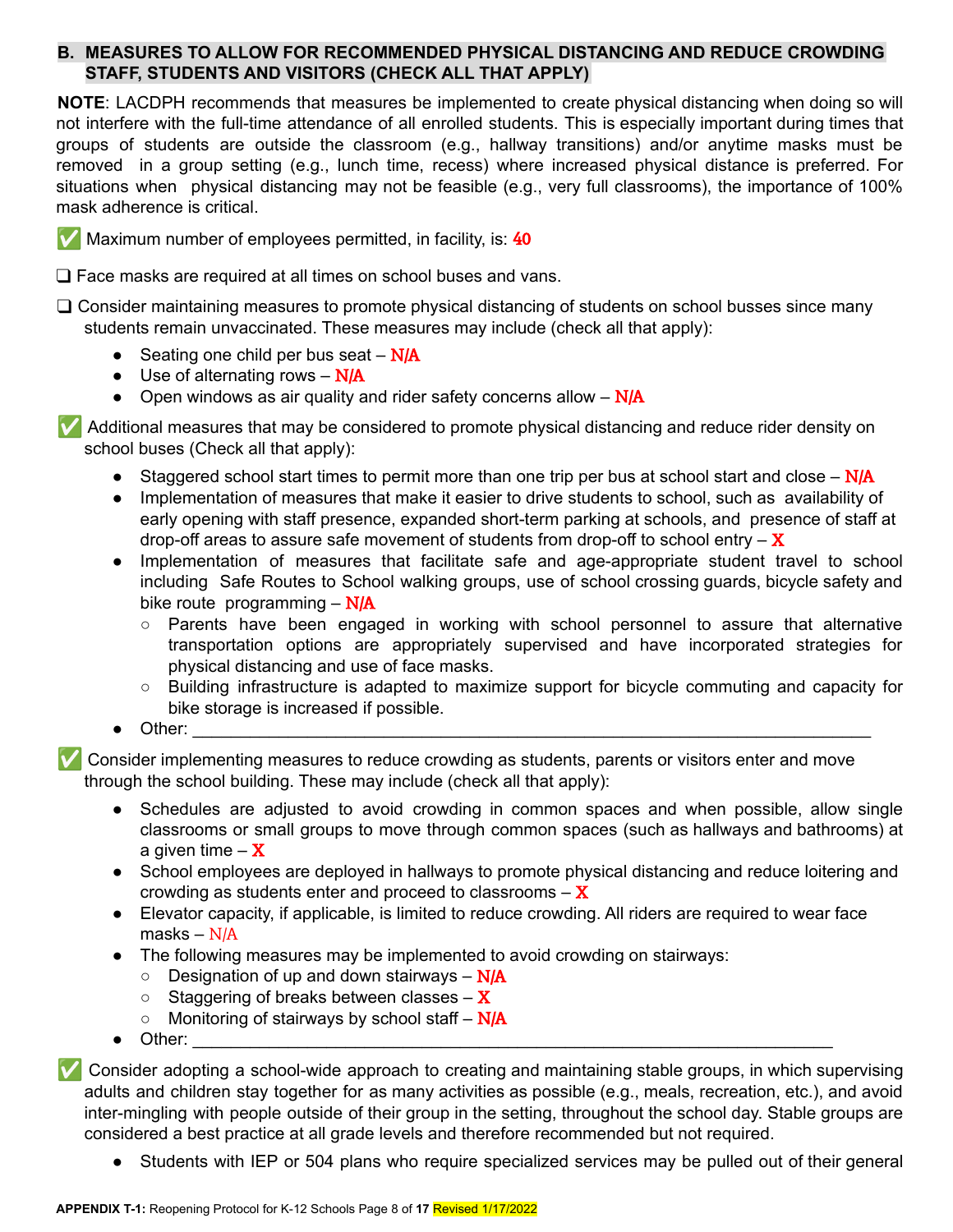education classroom and grouped with other students requiring similar services as needed to provide appropriate level of instruction and care.

Specialized staff who serve students with IEP or 504 plans and/or provide specialized services will need to work with different stable groups during the school day and this should be accommodated. Staff that are not fully vaccinated should consider wearing a face shield in addition to the required mask if entering multiple classrooms for this purpose. All staff should be encouraged to wash or sanitize hands after leaving a classroom and before entering another classroom with a different group of students.

✅ Consider implementing measures that allow for recommended physical distancing within classrooms when possible without interfering with essential operations. These may include the following measures (check all that apply):

- Classroom furniture is set up to maximize distance between students and between students and teachers. As a best practice, avoid using "pod" seating arrangements in classrooms. Where distancing is not feasible consider other safety measures including focus on high mask adherence.
- Consider enhancing other mitigation layers, such as stable groups or improved ventilation. Maintain an increased distance as much as possible during times when students or staff are not masked (e.g., due to eating or drinking, napping).
- Nap or rest areas in classrooms have students placed an increased distance apart and alternating feet to head.
- $\bullet$  Other:

✅ Consider offering physical education classes outdoors as much as possible and select activities that allow for physical distancing. Physical education classes held indoors requires all present to wear masks except when drinking water.

❑ Consider implementing school policies that promote physical distancing in locker rooms. Policies may include:

- Offering access to locker rooms only when staff supervision is possible. Staggering locker room access. Consider limiting the total time students and student athletes spend in locker rooms, for example, suggest student athletes shower at home after practice and games.
- Creating alternative options for storage of student clothing, books, and other items.

✅ Consider implementing measures to increase physical distancing during school meals when students will be unmasked. These may include (check all that apply):

- Meals are eaten in classrooms or outdoors, without mingling of stable groups from different classrooms  $-\mathbf{X}$
- $\bullet$  If students line up to pick up food, tape or other markings are used to promote distance between students X
- Staff are deployed during meals to maintain distancing and prevent mixing of students from different stable aroups  $-\mathbf{X}$
- If meals take place in a cafeteria, mealtimes are staggered to reduce the number of groups in the cafeteria at any one time  $-\mathbf{X}$
- If meals take place in a cafeteria, space between all tables/chairs has been increased to maintain distance between students while eating. Barriers between tables and/or chairs may be used as an alternative when distancing is not possible  $-\mathbf{X}$

✅ Consider implementing measures to promote physical distancing in school areas used for student support services.

- Student support staff, including school employees (nurses, guidance counselors, therapists, etc.) and employees of adjunct support programs (clinicians, health educators, etc.) are encouraged to maintain when feasible physical distance while engaging in student support activities.
- Furniture and equipment in school areas used for student support services are arranged to promote distancing between any two students and/or between students and staff.
- Sharing of equipment and supplies is avoided where possible.
- Staff offering student support services are provided with appropriate Personal Protective Equipment (PPE) per Cal/OSHA requirements.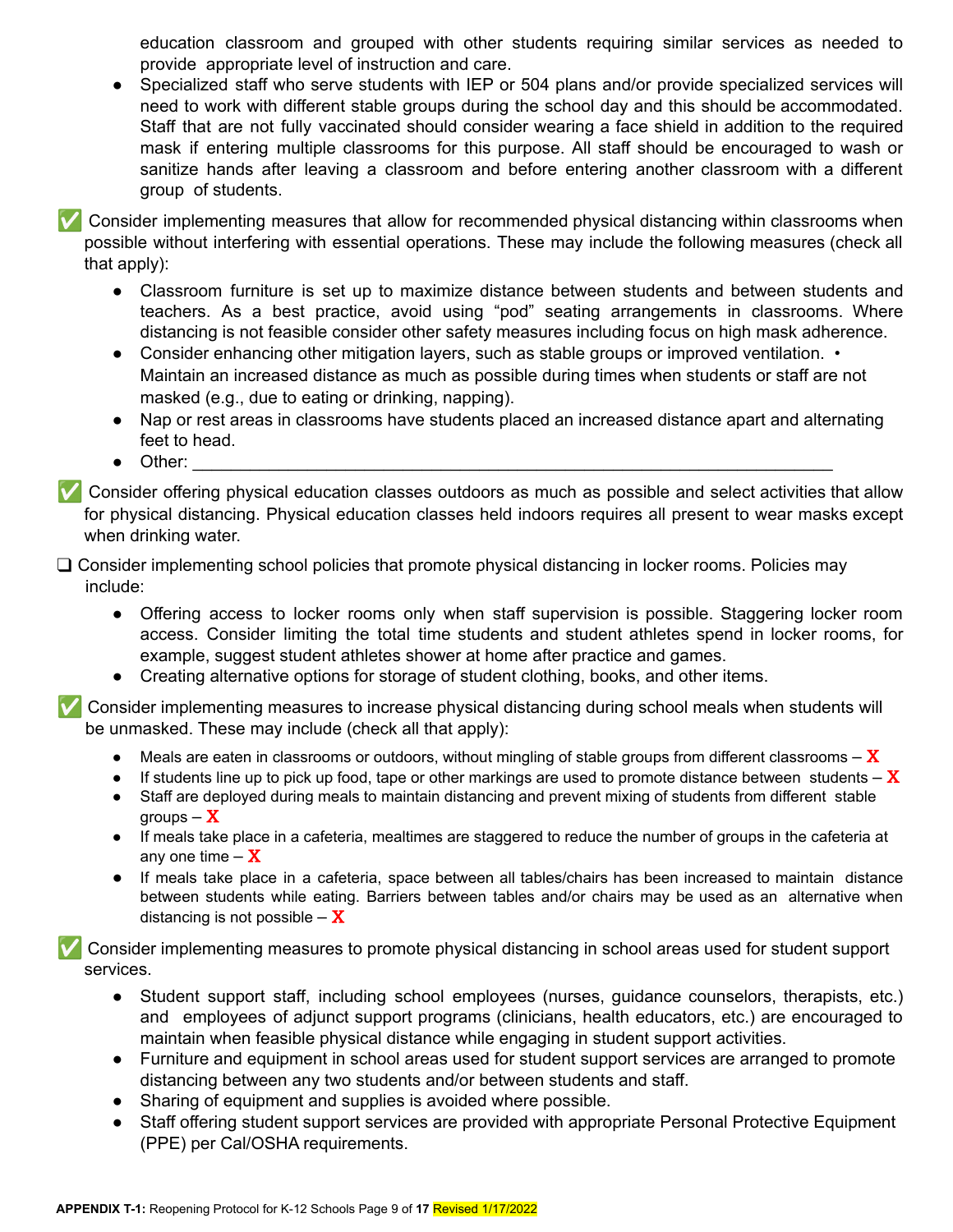## **C. MEASURES THAT ENSURE INFECTION CONTROL (CHECK ALL THAT APPLY TO THE FACILITY)**

- ✅ Symptom screening is recommended to be conducted before students, visitors and staff enter the school. Screening should include a check-in concerning symptoms consistent with possible COVID-19 and any other symptoms the individual may be experiencing. These checks can be done remotely (using a digital app) or in person upon arrival. A temperature check with a no-touch thermometer at entry can be included as part of the screening, if feasible, especially for visitors who may not be part of a systematic at-home screening process.
	- Students, staff, and visitors who screen positive at entry or who report symptoms at any point during the school day should be reported to the COVID-19 Compliance Team (see Section A). The COVID 19 Compliance Team will determine whether the individual should be excused from the facility according to DPH guidance on Symptom and Exposure Screening Pathways at Educational Institutions. Students who screen positive are provided a surgical mask, unless they are already wearing a mask of recommended quality and accompanied to a pre-selected isolation space where they can remain while a determination is made on exclusion and arrangements are made for their return home, where indicated.
	- Per the DPH Symptom and Exposure Screening Pathways, students, staff, and visitors who have had close contact with an individual who has screened positive for symptoms consistent with possible COVID-19 are notified of the potential exposure. These individuals are not required to quarantine unless the exposure has been confirmed through a positive COVID-19 diagnostic viral test or a clinical diagnosis from a medical provider. Students who have a confirmed exposure are accompanied to preselected quarantine space where they can remain until arrangements are made for their return home, unless the student meets criteria to remain in the classroom space during the post-exposure period (students who remain in the classroom space post-exposure must wear a well-fitting, non-cloth mask of multiple layers of non-woven material with a nose wire. This quarantine space is apart from the one set aside for symptomatic students. It may be a separate room or an area within the same room that is set apart by a barrier. Once they return home, they are instructed to self-quarantine as required by Health Officer Quarantine Order.

Screening of adults and of middle and high school age students should include a question about close contact with anyone at home, school or elsewhere in the past 10 days who has tested positive for COVID-19.

• Anyone who is screened for recent exposure and reports close contact with an infected person should be managed per guidance in Appendix T2: Exposure Management Plan for K-12 Schools

✅ Consider implementing measures to limit risk of infection due to visits by individuals other than staff and students.These may include (check all that apply):

- Visitors should be registered in a visitor log that includes a visitor's name, phone number and email address in case this information is needed in the future for contact tracing purposes. If a visitor must be accompanied by another person (e.g., for translation assistance, or because the visitor is a minor, or has minor students) their information should also be captured in the visitor  $log - X$
- Movement of visitors within the school is best limited to designated areas such as the reception or lobby area, offices, conference or meeting rooms, and public restrooms to the extent feasible, in order to reduce unnecessary interaction with any stable learning groups  $-\mathbf{X}$
- Visitors arriving at the school are reminded to wear a face mask at all times while inside the school. This applies to all adults and to children 2 years of age and older. Individuals who have been instructed by their medical provider that they should not wear a face mask should wear a face shield with a drape on the bottom edge, as long as their condition permits it. A drape that is form fitting under the chin is preferred. Masks with one-way valves must not be used. To support the safety of your employees and other visitors, a face mask should be made available to visitors who arrive without them. For the safety of the visitors, as well as the entire school population, it is recommended but not required at this time that visitors wear an increased grade of mask while on campus such as a surgical grade (or medical procedure) mask or higher-level PPE (e.g., KN95 or N95 respirator) –  $X$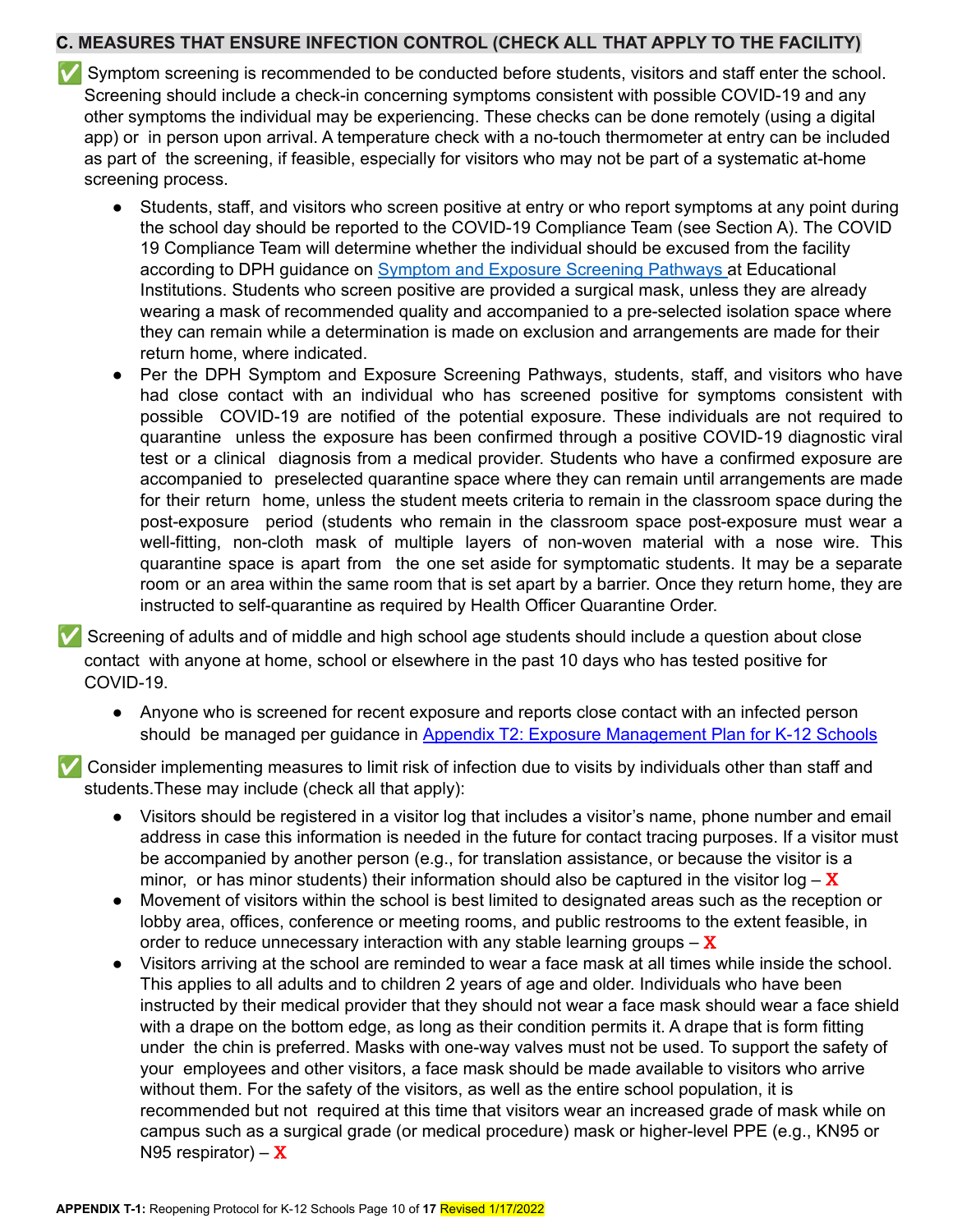Implementing measures to promote optimal ventilation in the school is strongly recommended. These may include (check all that apply):

- Movement of classroom learning, meals, and activities to outdoor space is maximized whenever feasible and weather permitting  $-\mathbf{X}$
- The school HVAC system is in good, working order. Prior to school reopening, consider having the HVAC system evaluated by an appropriate engineer familiar with the Guidance for Reopening Schools as developed by the American Society of Heating, Refrigerating, and Air-conditioning Engineers (ASHRAE) –  $X$
- HVAC systems are set to maximize indoor/outdoor air exchange unless outdoor conditions (recent fire, very high outside temperature, high pollen count, etc.) make this inappropriate  $-\mathbf{X}$
- Portable, high-efficiency air cleaners have been installed if feasible  $-\mathbf{X}$
- Doors and windows are kept open during the school day if feasible and if outdoor conditions make this appropriate. Existing fire codes requiring closure of fire-rated doors must be respected  $-\mathbf{X}$
- Air filters have been upgraded to a higher efficiency (MERV-13 or higher rating is preferred)  $\overline{X}$
- Due to large room capacity and high-risk activities occurring on the court, improved ventilation in gymnasiums is a critical strategy to lower risk of viral transmission and outbreaks occurring as a result of high-risk competitive play. Strategic use of fans to improve air exchange at floor level may have significant impact at mitigating this risk. See Best Practices for Gymnasium Ventilation for further guidance  $- N/A$
- $\bullet$  Other:

It is recommended to have measures in place to promote appropriate cleaning of space, surfaces, and objects throughout the school. These may include (check all that apply).

- A cleaning schedule has been established in order to avoid both under- and over- use of cleaning products  $-\mathbf{X}$
- Buses are thoroughly cleaned daily and disinfected after transporting any individual who is exhibiting symptoms of COVID-19. Drivers are equipped with disinfectant wipes and disposable gloves to support disinfection of surfaces as needed during a run. Frequently touched surfaces are cleaned after every completed bus route  $-$  N/A
- Common areas and frequently touched objects in those areas (tables, doorknobs, light switches, countertops, handles, desks, phones, keyboards, elevator switches and buttons, touch screens, printers/copiers, grab bars, and handrails) are cleaned at least daily and more frequently as resources allow using appropriate products (see below)  $-\mathbf{X}$
- Drinking fountains may be available for use. To minimize the risk of Legionnaire's disease and other diseases associated with water, take steps to ensure that all water systems and features (e.g., drinking fountains, decorative fountains) are safe to use after a prolonged facility shutdown. This includes proper flushing and may require additional cleaning steps (including disinfection). Refer to CDC Guidance for Reopening Buildings After Prolonged Shutdown or Reduced Operation: <https://www.cdc.gov/coronavirus/2019-ncov/php/building-water-system.html> – X
- Where individualized alternatives are not feasible, for example, in laboratories and art rooms where some equipment may have to be used by multiple students, objects and surfaces are sanitized between users  $-\mathbf{X}$
- Cleaning products effective against COVID-19 (these are listed on the Environmental Protection Agency (EPA)-approved list "N) are used according to product instructions. When EPA approved disinfectants are not available, alternative disinfectants can be used (for example, 1/3 cup of bleach added to 1 gallon of water, or 70% alcohol solutions). Do not mix bleach or other cleaning and disinfection products together; this causes toxic fumes that may be very dangerous to breathe  $-\mathbf{X}$
- Custodial and other staff responsible for cleaning and disinfecting school surfaces and objects are trained on manufacturer's directions, Cal/OSHA requirements for safe use and as required by the Healthy Schools Act, as applicable  $- X$
- Custodial staff and other staff responsible for cleaning and disinfecting are equipped with appropriate personal protective equipment (PPE), including gloves, eye protection, respiratory protection and other appropriate protective equipment as required by the product  $-\mathbf{X}$
- Cleaning products are kept out of children's reach and stored in a space with restricted access  $-\mathbf{X}$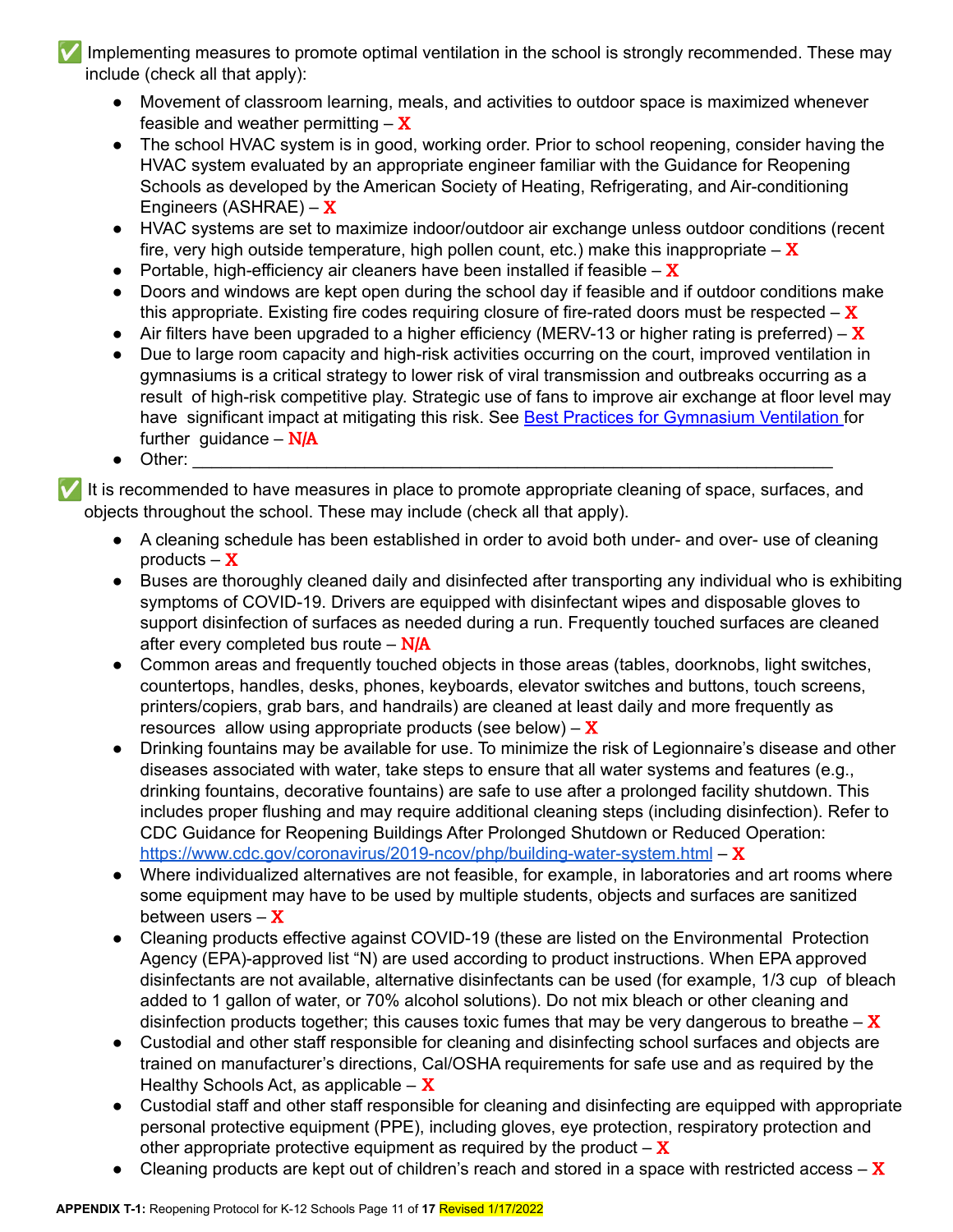- Ventilation is maximized during cleaning and disinfecting to the extent feasible. If using air conditioning, use the setting that brings in fresh air. Replace and check air filters and filtration systems to ensure optimal air quality  $-\mathbf{X}$
- Enhanced cleaning and disinfection of school premises, when indicated, is done when students are not at school with adequate time to let spaces air out before the start of the school day  $-\mathbf{X}$
- Steps are taken to ensure that all water systems and sinks are safe to use after a prolonged facility shutdown to minimize the risk of Legionnaires' disease and other diseases associated with water  $-\mathbf{X}$
- Restrooms, lobbies, break rooms and lounges, and other common areas are cleaned at the frequency listed below. Routine cleaning is recommended at a frequency no less than once per day during periods of operation but may be done more frequently.
	- Restrooms Three times a day, and as needed
	- $\circ$  Lobbies/entry areas Three times a day
	- Teacher/staff break rooms **After each use**
	- $\circ$  Classrooms Four times a day, throughout the day
	- $\circ$  Cafeteria dining area Before and after use
	- Cafeteria food preparation area **Before and after use**
	- $\circ$  Front office Three times a day, and as needed
	- Other offices Three times a day, and as needed
	- o Other areas:

✅ Measures are in place to ensure use of appropriate face masks by all staff, students, and visitors at all times when indoors. These must include (check all that apply):

- Staff, parents, and students are informed of the requirement for face masks prior to the start of the school year and on a regular basis throughout the school year  $-\mathbf{X}$
- All students 2 and older are required to wear face masks at all times while indoors on school property except while eating, drinking, or carrying out other activities that preclude use of face masks –  $X$
- All students 2 and older are also required to wear masks while outdoors on campus when in crowded settings, and in other outdoor spaces where distancing is not possible or practical.
- It is strongly recommended but not required that students wear upgraded masks. A well-fitting, non cloth mask of multiple layers of non-woven material with a nose wire is recommended. Nothing in this protocol requires that the school provide upgraded masks to its general student population and parental preference should be respected as to the level of PPE the student wears. **However, universal masking with some appropriate type of face covering is still currently required for both indoor and outdoor settings on the school campus**. Exceptions to universal masking requirements would include when actively eating or drinking and in outdoor settings where physical distancing can be reliably maintained. And upgraded level of masking may be required for a limited time in special circumstances such as a student in school who was recently isolating after illness and/or a positive test or recently exposed to a confirmed case
- Alternative protective strategies may be adopted to accommodate students who are on Individualized Education or 504 Plans and who have medical reasons why they cannot use or tolerate a face mask. They should substitute a face shield with drape at the bottom if tolerated. Assessing for exemption due to a medical condition, mental health condition, disability that prevents wearing a mask, or hearing impairment is a medical determination and therefore must be made by a physician, nurse practitioner, or other licensed medical professional practicing under the license of a physician. Self attestation and parental attestation for mask exemptions due to the aforementioned conditions do not constitute medical determinations.
- Information is provided to staff, parents and students concerning proper use of face masks including the need to wash or replace face masks after each day's use  $-\mathbf{X}$
- Signage at the entry to the school, at the entry to the school office and throughout the school building reinforces this requirement and depicts proper use of face masks  $-\mathbf{X}$
- As feasible, two face masks are provided to each student at the start of the school year. If that is not feasible, parents and students are given information concerning methods for making their own face masks –  $X$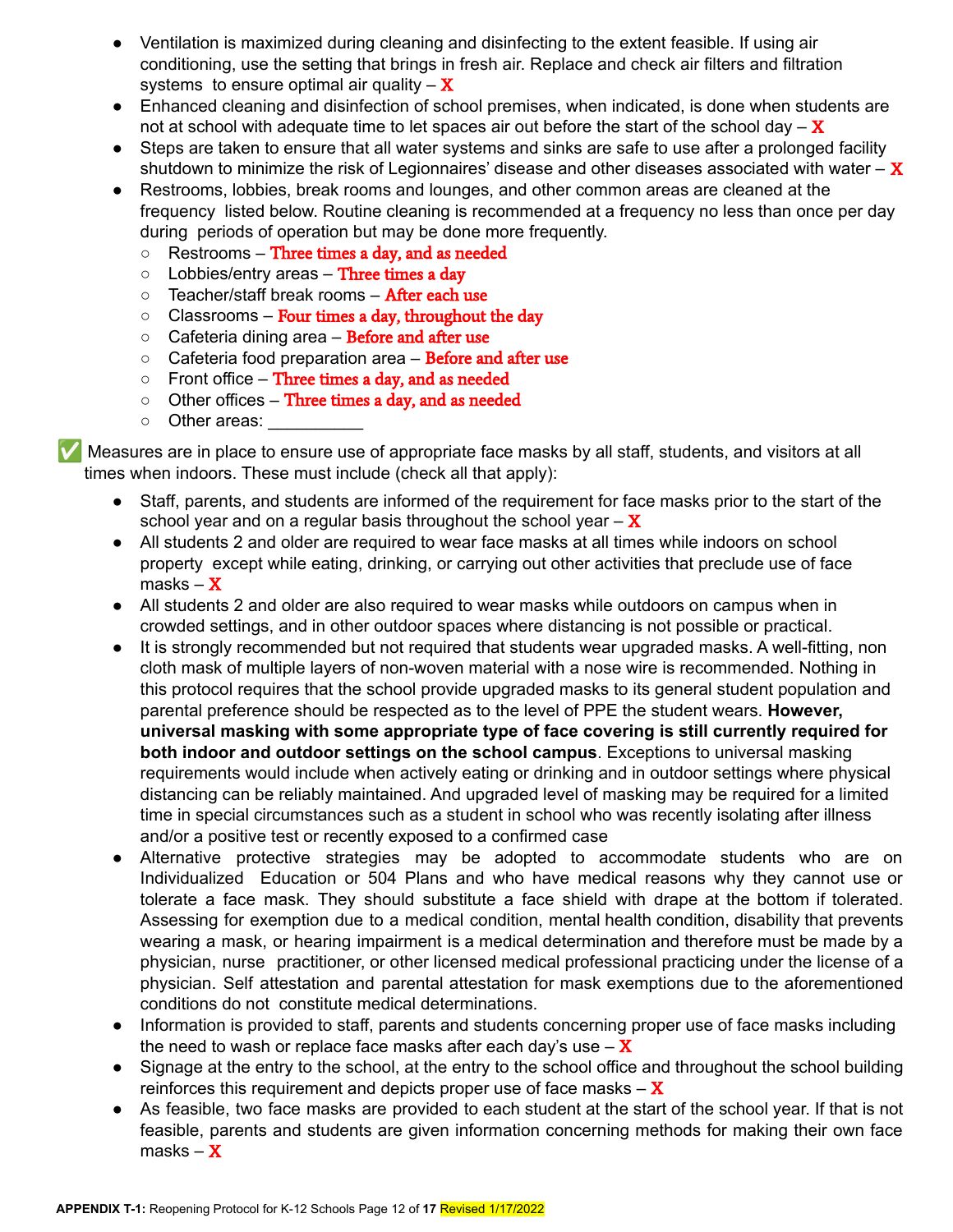- Parents are encouraged to provide their child with a second face mask for each school day in case the one a child is wearing gets soiled; this allows for a change of the face mask during the day  $-\mathbf{X}$
- Staff who are deployed at school entry or in hallways or other common areas remind students of rules concerning use of face masks  $-\mathbf{X}$
- Employees engaged in activities (such as provision of physical therapy or personal assistance to individual students) are equipped with appropriate personal protective equipment (gloves, masks, gowns, etc.), as appropriate  $-\mathbf{X}$

**NOTE:** Staff and students who are alone in closed offices are not required to wear face masks. Students may also remove face masks indoors when eating or napping or when wearing a face mask is otherwise impracticable (e.g., while swimming or showering). The school may consider whether it is appropriate for a teacher in the early grades to use a plastic face shield with a tucked-in drape below the chin as a substitute for a face mask to enable the youngest students to see their teacher's face and avoid potential barriers to phonological instruction. Masks with transparent areas that make the lips and mouth visible also exist for this purpose and are permitted as an exemption to the upgraded mask requirements for staff for this specific purpose and only for the period of time when this activity requires the exemption.

✅ Implementing measures to promote frequent hand washing by staff, students, and visitors is recommended. These may include (check all that apply):

- Students and staff are given frequent opportunities to wash their hands for 20 seconds with soap, rubbing thoroughly after application, and use paper towels (or single-use cloth towels) to dry hands thoroughly  $-\mathbf{X}$
- Younger students are regularly scheduled for frequent handwashing breaks, including before and after eating, after toileting, after outdoor play, and before and after any group activity  $-\mathbf{X}$
- Staff are instructed to model frequent handwashing, especially in lower grades where bathroom time is an opportunity to reinforce healthy habits and monitor proper hand washing  $-\mathbf{X}$
- Portable handwashing stations have been placed near classrooms to minimize movement and congregations in bathrooms to the extent practicable  $-\mathbf{X}$
- Ethyl alcohol-based (contains at least 60% ethanol) hand sanitizer is made available to students and staff at strategic locations throughout the school where there is no sink or portable handwashing station (in or near classrooms, rooms in which support services are provided, music and art rooms). Ethyl alcohol-based hand sanitizer is preferred and should be used in school environments. Hand sanitizers with isopropyl alcohol as the main active ingredient are not used in the school, as it is more irritating and can be absorbed through the skin  $-\mathbf{X}$
- Swallowing alcohol-based hand sanitizers can cause alcohol poisoning. Hand sanitizer is not out in the open and should be used with adult supervision for children under age 9. Faculty and staff have been made aware of the risk of ingestion and that they should call Poison Control at 1-800-222-1222 if there is reason to believe that a student has consumed hand sanitizer  $-\mathbf{X}$
- Hand sanitizer, soap and water, tissues and trash cans are available at or near the entrance of the facility, at reception, and anywhere else inside the workplace or immediately outside where people have direct interactions  $-\mathbf{X}$

#### **SPECIAL CONSIDERATIONS FOR PERFORMING ARTS**

#### ❑ **Music classes**

- Any group musical activity requires participants to wear face masks both indoors and outdoors. However, individuals may practice such activities without masks when outdoors when alone and with enhanced physical distancing from others, and when alone indoors in a studio or practice room with the door closed.
- Playing of wind instruments is permitted in a group setting as long as the following safety measures are adhered to:
	- Those playing wind instruments must properly wear a modified face covering that allows for direct contact with the instrument mouthpiece whenever they are playing the instrument. During periods that the students are not actively practicing or performing, they should switch to full face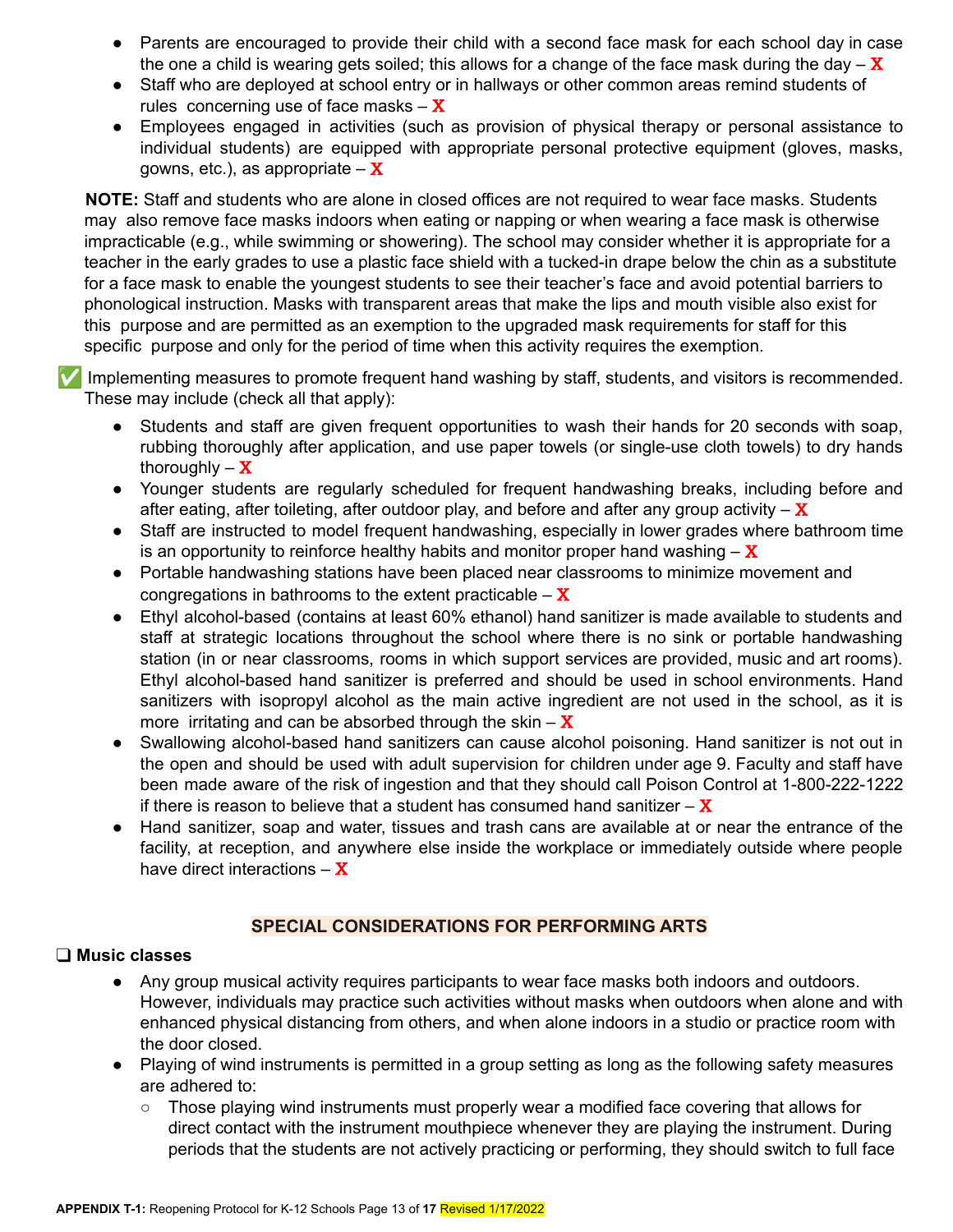coverings.

- Instrument bell covers must be used during playing of wind instruments.
- A minimum of 3 feet of physical distancing must be maintained between any individual playing a wind instrument and all other participants.
- Perform at least weekly screening testing with either PCR testing or antigen testing of all individuals who are not fully vaccinated and participating in the group practice or performance.
- For activities that generate more forceful expired respiratory droplets such as singing, increased distance between individuals and engaging in these activities outside is strongly recommended. Individual singers may practice alone outdoors and indoors in a studio or practice room without a mask or with a single instructor present if both of them are appropriately masked per the guidance contained above in this protocol. Increased distance between the singer and instructor is recommended.
- Limit the exchange (or sharing) of any instruments, parts, music sheets, or any other items. Use disposable absorbent pads or other receptacles, where possible, to catch the contents of spit valves or water keys; discard or clean properly after use.

## ❑ **Theater classes**

- Students and instructors in theater classes must wear face masks at all times. It is recommended that there be increased physical distance if the participants are enunciating (for example, those in a theater workshop).
- Limit, where possible, sharing of props, costumes, and wigs. If they must be shared, choose props, costumes and other materials that can be more easily disinfected. All props must be disinfected before first use on the set, and between uses by different actors. All shared clothing must be cleaned after each use. All wigs or other shared prosthetics must be disinfected after each use.
- Clean dressing rooms, green rooms, and production areas using a disinfectant from EPA's List N: Disinfectants for COVID-19.
- Consider holding virtual or outdoor rehearsals and performances instead of indoor. Masks must be worn at all times when multiple individuals are participating together in the activities.

## ❑ **Dance classes**

- Students and instructors must wear face masks at all times. Masks may be removed briefly to drink water; during water breaks, students should be reminded to maintain an increased distance from others while masks are removed. Students should be reminded to limit their exertion to a level that is comfortable while wearing a face mask and to immediately take a break from exercise if they begin to experience any difficulty breathing. Masks may be briefly removed while a participant rests and catches their breath as long as they move an appropriate distance from all others in the space. Masks should be changed if they become wet, if they stick to a person's face, or if they obstruct breathing.
- For activities that generate a greater volume of respiratory droplets such as heavy exertion, increasing the distance between individuals and limiting such activities to outdoor space is strongly recommended.
- Maximize use of outdoor space for practice and performance as much as possible. Masks must be worn at all times when multiple individuals are participating together in the activities.

## ❑ **Music Recording**

- Singing in sound booths/recording booths is permitted at this time as long as face masks are worn at all times as required. Increased distance between singers and from all others in the booth is strongly recommended due to the large amount of respiratory droplets released into a relatively small, confined indoor space.
- Playing of wind instruments inside a sound booth with others present in the booth is permitted as long as musicians comply with all requirements above. Refer to section on music classes. • Singers or musicians playing wind instruments are permitted to perform in the sound booth without masks and other protective equipment only if they are sealed in the booth for solo recording and no other individuals are in the booth at the time.
- Other group instrumental music may be recorded using a sound booth; however, a minimum of 3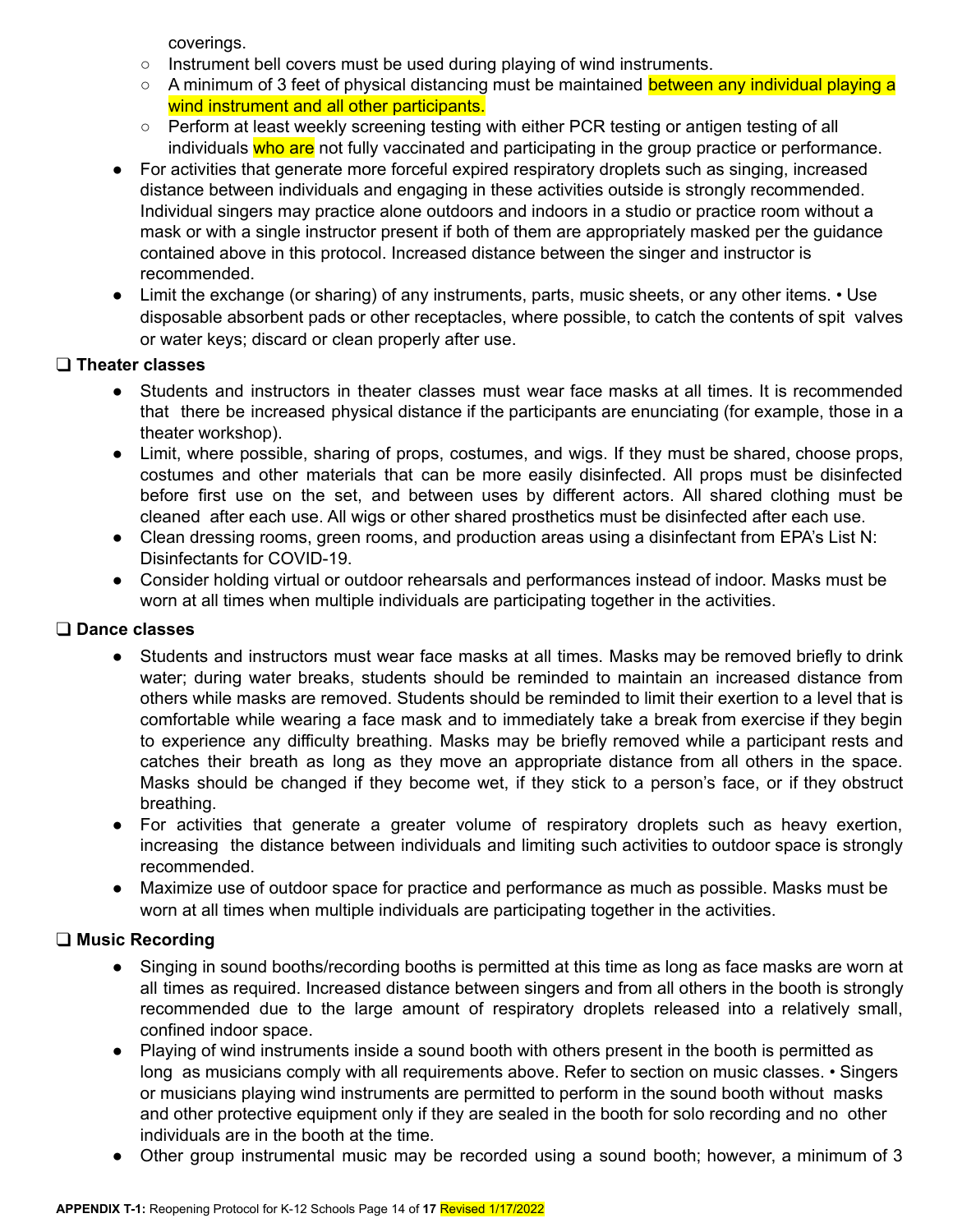feet of physical distance should be maintained between all musicians at all times and masks are required as for all other spaces.

• Before the booth is used by another musician or group of musicians, the booth should be well ventilated (consider use of an air purifying device) to promote full air exchange and shared equipment (e.g., microphones) should be sanitized.

#### ❑ **Performances**

- Any performances should follow the Best Practices Guidance for Smaller Events to reduce the risk of spreading COVID-19, unless your performance or event is a Mega Event (defined as more than 500 attendees in an indoor venue or 5,000 attendees outdoors), then you should follow the Guidance for Mega Events.
- Note that all performances in TK-12 school-sponsored productions require use of masks in indoor spaces by all persons present, including performers during the performance, regardless of vaccination status. At this time, student performers are also required to wear appropriate face coverings during outdoor performances as well. Spectators are not required to mask outdoors unless the performance qualifies as an outdoor mega-event. A TK-12 school-sponsored performance includes any performing art activity that is supervised, organized or sponsored by the school and includes students as part of their curricular or extracurricular programming, regardless of whether the performance is held at the school campus or at an offsite venue.

#### **D. MEASURES THAT COMMUNICATE TO THE CAMPUS COMMUNITY AND THE PUBLIC**

✅ Information should be sent to parents and students prior to the start of school concerning school policies related to (check all that apply):

- Isolation and quarantine policies as they apply to students who have symptoms or may have been exposed to COVID-19  $- X$
- Options for COVID-19 testing if the student or a family member has symptoms or has been exposed to COVID-19  $- X$
- Who to contact at the school if student has symptoms or may have been exposed:

Lorraine Ovalle, principal, and/or Rene Castaneda, secretary

- $\bullet$  How to conduct a symptom check before student leaves home  $-\mathbf{X}$
- Required use of face masks  $-\mathbf{X}$
- Importance of student compliance with physical distancing and infection control policies in place  $-\mathbf{X}$
- Changes in academic and extracurricular programming in order to avert risk  $-\mathbf{X}$
- School policies concerning parent visits to school and advisability of contacting school remotely  $-\mathbf{X}$
- Importance of providing the school with up-to-date emergency contact information including multiple parent contact options  $-\mathbf{X}$
- $\bullet$  Other:

✅ A copy of this protocol is posted at all public entrances to the school and uploaded to a public facing page on the school or district website.

■ Signage has been posted throughout the school reminding staff and students of policies concerning use of face masks and importance of hand washing.

✅ Signage is posted at each public entrance of the school informing visitors that they should not enter the facility if they have symptoms of COVID-19.

✅ The school has developed and circulated a communication plan in case full or partial closure is required due to a possible cluster of COVID-19 cases.

✅ Online outlets of the school (website, social media, etc.) provide clear, up-to-date information about building hours, visitation policies, changes in academic and extracurricular programming, and requirements concerning use of face masks, physical distancing, and hand washing.

✅ Online outlets instruct students, parents, and teachers on how to contact the school in case of infection or exposure.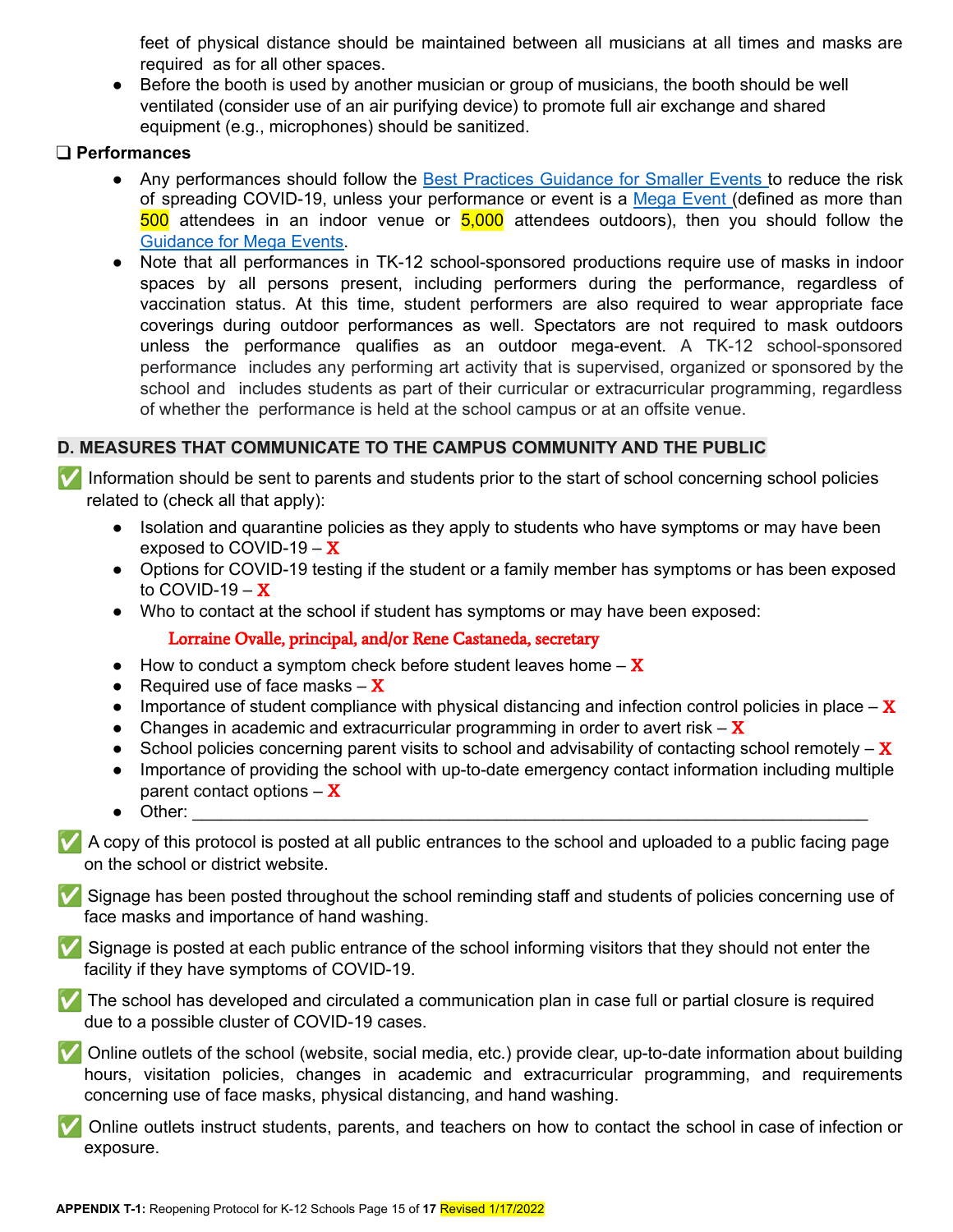## **E. MEASURES THAT ENSURE EQUITABLE ACCESS TO CRITICAL SERVICES**

✅ A plan for updating Individualized Education Plans (IEPs) and 504 Plans of students with special needs has been developed to ensure that education can continue without undue risk to the student. • This plan includes a method for proactive school contact with parents at the beginning of the school year to assure that issues related to the child's education and safety are being addressed. • Modifications to individual IEPs and 504 plans may involve remote learning, modifications to the classroom to accommodate student needs, school attendance in a separate area with few students, or a hybrid approach combining in-class and remote learning.

● Steps taken to modify IEPs and 504 plans to assure student safety comply with relevant provisions of state and federal law.

✅ Administrative services or operations that can be offered remotely (e.g., class registration, form submission, etc.) have been moved on-line.

**Any additional measures not included above should be listed on separate pages, which the business should attach to this document.**

> **You may contact the following person with any questions or comments about this protocol:**

**Business Contact Name:** Lorraine Ovalle, principal, or Rene Castaneda, secretary

**Phone Number:** (626) 918-6210

**Date Last Revised:** January 26, 2022

## **SUMMARY OF REQUIRED PROCEDURES CONTAINED IN THIS DOCUMENT**

- ✅ The school must have a COVID-19 Containment, Response and Control Plan that describes the school's comprehensive approach to preventing and containing the spread of COVID-19 on campus.
- ✅ A plan or protocol to initiate a School Exposure Management Plan consistent with DPH guidance.
- ✅ A plan to immediately report a cluster of cases (3 or more cases within 14 days) to the Department of Public Health.
- ✅ A plan or protocol for incorporating COVID-19 testing into regular school operations, which at a minimum should describe the strategy for ensuring access to testing for students or employees who are symptomatic or have known or suspected exposure to an individual infected with SARS-CoV-2.
- ✅ The plan must provide that all testing results will be reported to the Department of Public Health. All employees have been told not to come to work if sick or if they have been exposed to a person who has COVID-19.
- ✅ Anyone entering school buildings or transports (school buses as well as school buildings) who has contact with others (students, parents, or other employees) is required to wear a face mask while indoors regardless of vaccination status.
- ✅ School employees are required to wear higher grade masks. Surgical masks are minimum requirement. Higher level PPE (e.g., KN95 or N95 respirator masks may also be considered.
- ✅ Students and staff are required to wear masks in outdoor spaces, unless eating or drinking, in any crowded setting where physical distancing cannot be easily or reliably maintained.
- ✅ Assessing for mask exemption due to a medical condition, mental health condition, disability or hearing impairment that prevents wearing a mask, is a medical determination and therefore must be made by a physician, nurse practitioner, or other licensed medical professional practicing under the license of a physician.